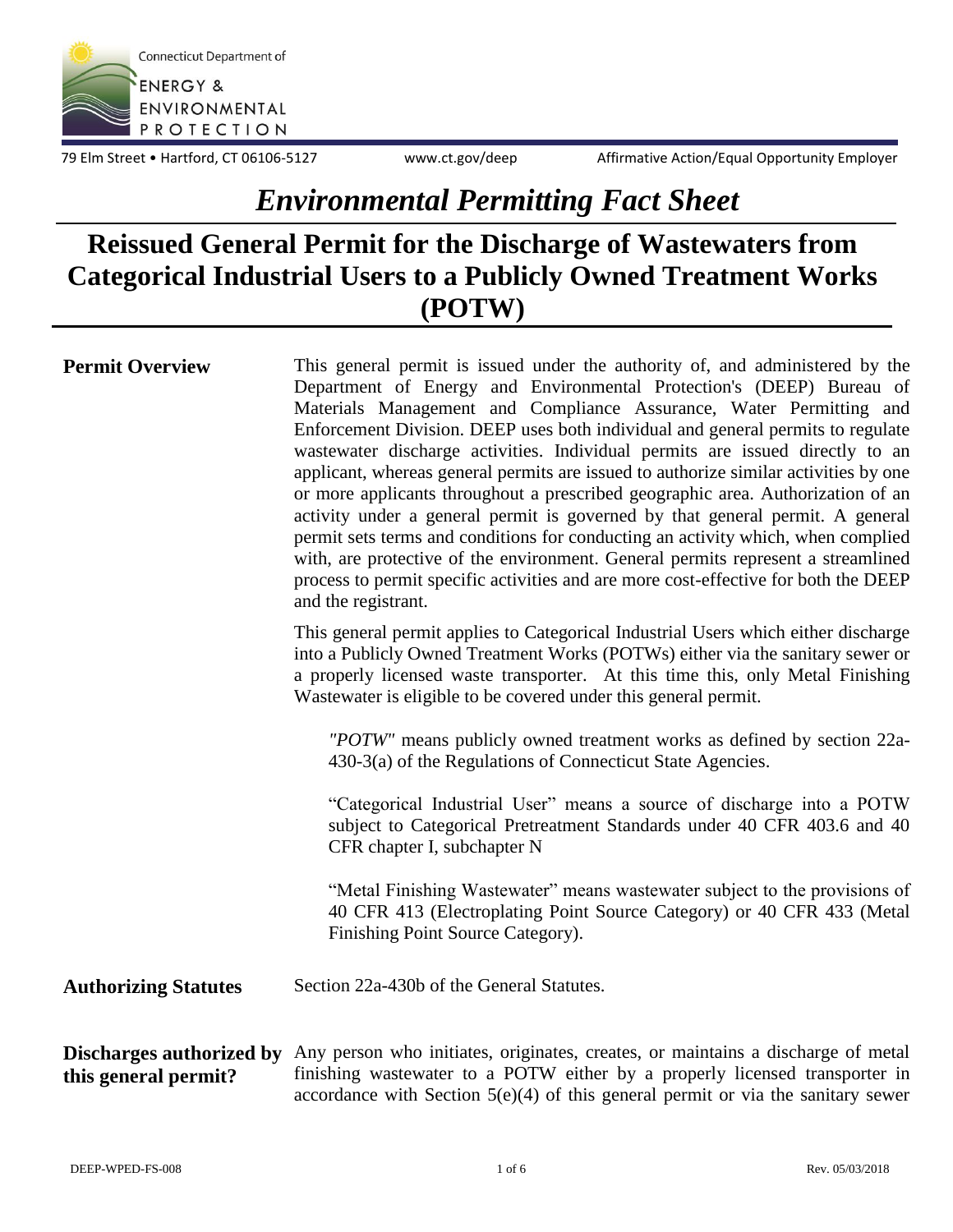and, in accordance with Section 4 of this general permit, submits a completed registration and fee and

- (1) in accordance with Section 4(g) of this general permit, receives an Approval of Registration from the DEEP; and
- (2) such activity is consistent with all applicable goals and policies in section 22a-92 of the General Statutes, and will not cause adverse impacts to coastal resources as defined in section 22a-93 of the General Statutes;
- (3) such activity does not threaten the continued existence of any species listed pursuant to section 26-306 of the General Statutes as endangered or threatened and will not result in the destruction or adverse modification of habitat designated as essential to such species; and
- (4) the registrant has certified in writing to the commissioner that a completed copy of the registration has been submitted to the applicable POTW Authority and the registrant has received an approval for connection to the respective POTW from such authority.

Consistent with 40 CFR 403.8(f)(2), a general permit may not be utilized for any metal finishing discharge whose limits are based on a Combined Wastestream Formula. Utilization of a Combined Wastestream Formula is necessary when a federal categorical discharge is mixed with discharges other than those covered by the respective category prior to an appropriate compliance monitoring location. Therefore, facilities with boiler blowdown, non-contact cooling water, water treatment wastewater and other non-metal finishing wastewaters that combine with metal finishing wastewaters prior to an appropriate compliance monitoring location shall not be authorized by this general permit.

## **Required Documents and**  This reissued general permit does not require renewal registrations or fees for **Professional Engineer Certifications** existing registrants.

For new registrants, a General Permit Registration Form for the Discharge of Wastewaters from Categorical Industrial Users to a Publicly Owned Treatment Works (POTW) (DEEP-WPED-REG-008) shall be submitted for review and approval.

A Qualified Professional Engineer, as defined in the general permit, shall :

- Review general permit requirements relating to the subject facility;
- Make an affirmative determination that the Operation and Maintenance Plan, the Spill Prevention and Control Plan and the Solvent Management Plan, if applicable, are adequate to assure that the activity authorized under this general permit will comply with the terms and conditions of such general permit, as well as, all wastewater collection and treatment systems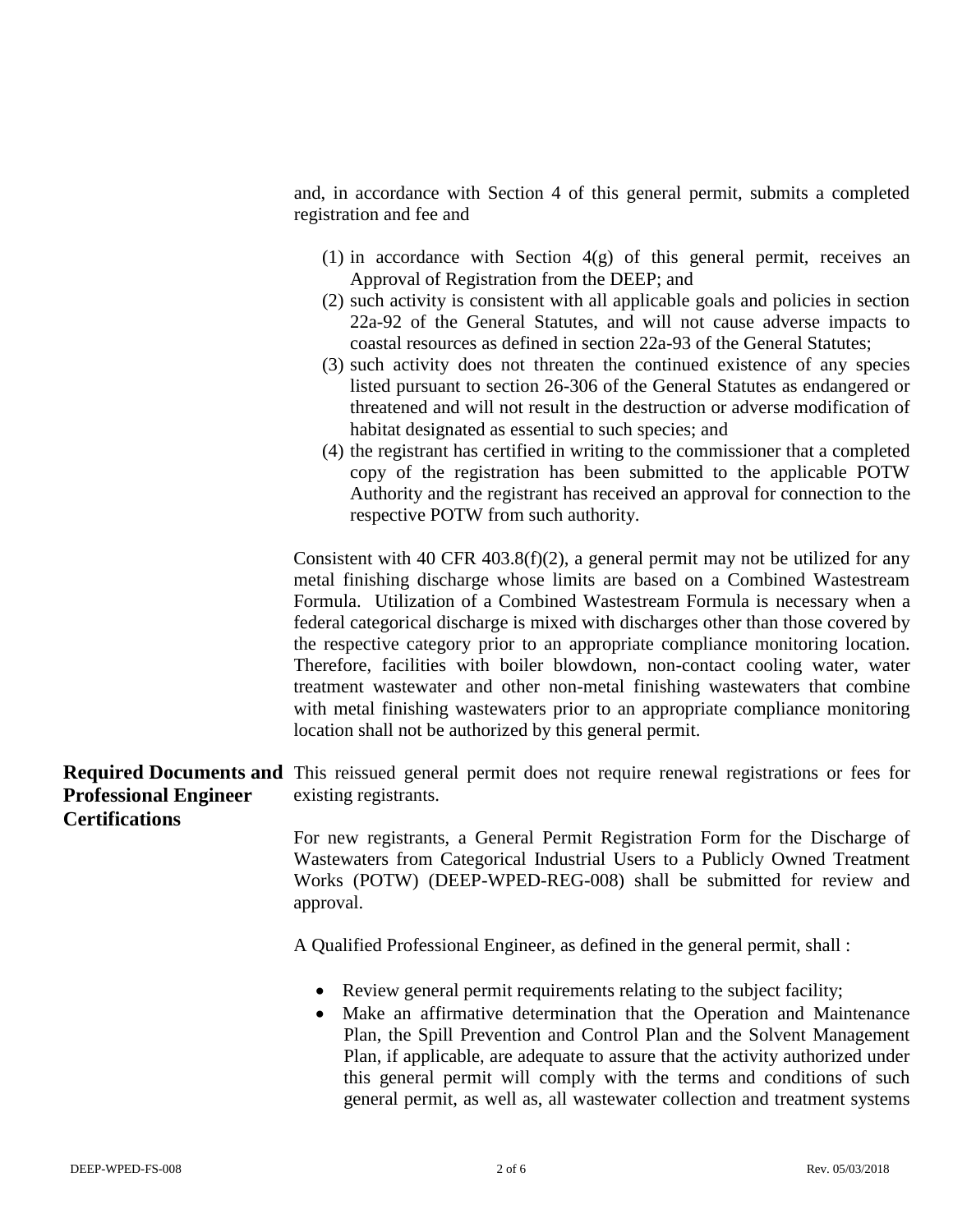|                        | and monitoring equipment have been designed and installed to control<br>pollution to the maximum extent achievable, will function properly,<br>and are adequate to ensure compliance with the terms and conditions of this<br>general permit; and<br>Provide a certification regarding such affirmative determination.<br>$\bullet$                                                                                                                                                                                                                                                                                                                                                                                                                                                                                                                                                                                 |
|------------------------|---------------------------------------------------------------------------------------------------------------------------------------------------------------------------------------------------------------------------------------------------------------------------------------------------------------------------------------------------------------------------------------------------------------------------------------------------------------------------------------------------------------------------------------------------------------------------------------------------------------------------------------------------------------------------------------------------------------------------------------------------------------------------------------------------------------------------------------------------------------------------------------------------------------------|
| <b>Fees</b>            | A registration fee of \$6,250 and \$3,125, established in accordance with section<br>22a-6f of the General Statutes, shall be submitted for discharges greater than or<br>equal to 10,000 gallons per day and less than 10,000 gallons per day, respectively.                                                                                                                                                                                                                                                                                                                                                                                                                                                                                                                                                                                                                                                       |
|                        | Fees associated with this general permit shall be paid by certified check or money<br>order payable to the Department of Energy and Environmental Protection.                                                                                                                                                                                                                                                                                                                                                                                                                                                                                                                                                                                                                                                                                                                                                       |
| <b>Effluent Limits</b> | Consistent with 40 CFR 403.5(b), the following limits apply to all metal finishing<br>was tewater discharged under the authority of this general permit:                                                                                                                                                                                                                                                                                                                                                                                                                                                                                                                                                                                                                                                                                                                                                            |
|                        | (1) Shall not contain pollutants which create a fire or explosion hazard in the<br>receiving POTW;<br>(2) Shall not cause corrosive structural damage to the sanitary sewer or<br>receiving POTW;<br>(3) Shall not contain solid or viscous pollutants in amounts which will cause<br>obstruction of flow in the sanitary sewer system or receiving POTW;<br>(4) Shall not contain heat in amounts which will inhibit biological activity in<br>the receiving POTW;<br>(5) Shall not result in the presence of toxic gases, vapors or fumes within the<br>POTW in a quantity that may cause acute worker health or safety<br>problems; and<br>(6) Shall not contain either singly or in combination with other discharges any<br>pollutant in sufficient amounts to cause acute worker health and safety<br>problems, problems in the collection system or pass through or<br>interference with the receiving POTW; |
|                        | To ensure protection of the receiving POTW and the waters of the state from<br>pollution, the following limits apply to all metal finishing wastewater discharged<br>under the authority of this general permit:                                                                                                                                                                                                                                                                                                                                                                                                                                                                                                                                                                                                                                                                                                    |
|                        | (1) Shall not cause foaming at the receiving POTW or within its effluent; and<br>(2) Shall not contain either singly or in combination with other discharges<br>flow in excess of the hydraulic capacity of the receiving POTW's<br>conveyance system.                                                                                                                                                                                                                                                                                                                                                                                                                                                                                                                                                                                                                                                              |

Metal finishing discharge limits contained in 40 CFR 413, 40 CFR 433 and section 22a-430-4(s) of the Regulations of Connecticut State Agencies were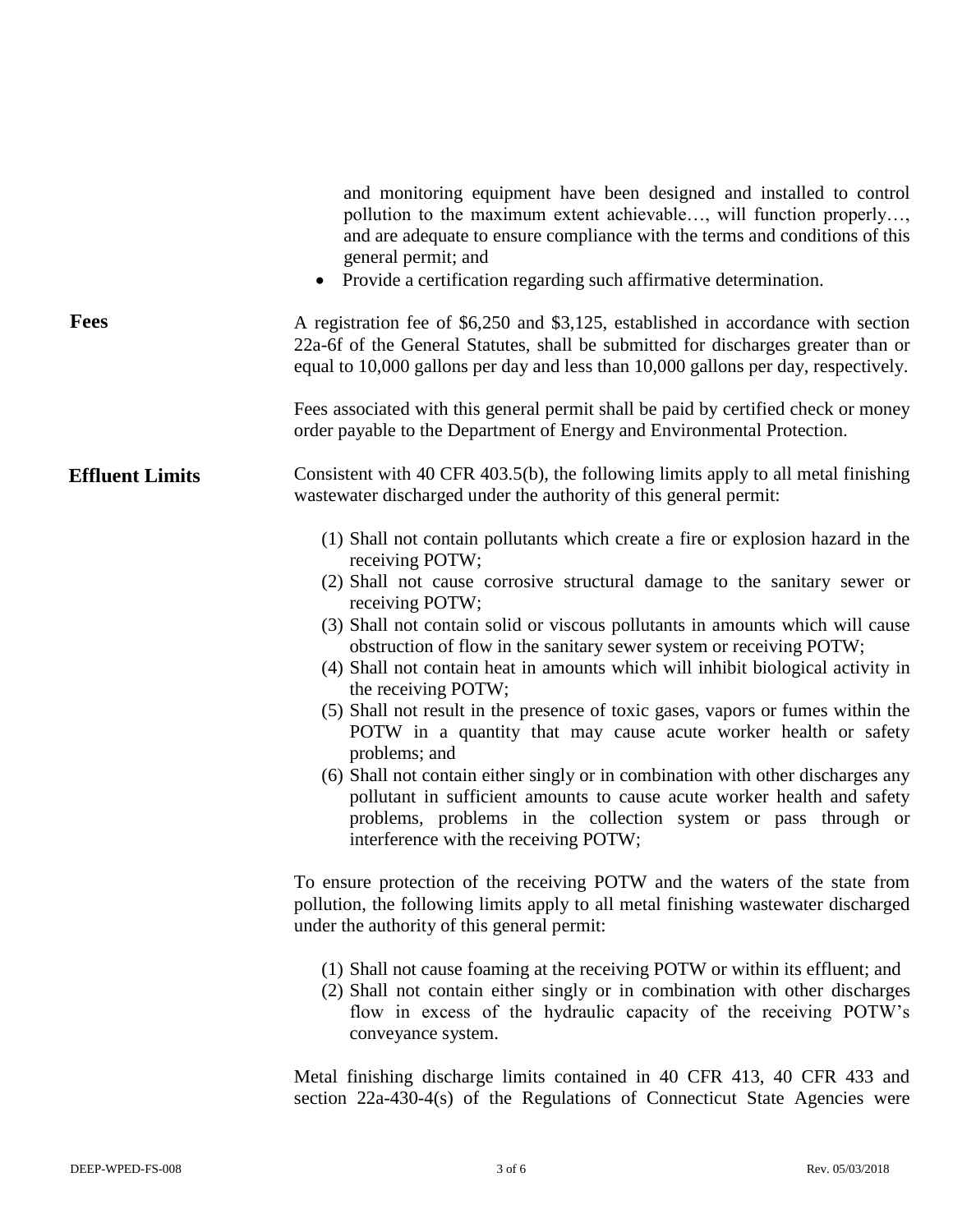compared and the following limits were found to be consistent with the most stringent of the three regulatory requirements and thus incorporated into this general permit:

| <b>Table I: Federal and State Regulated Pollutants</b> |      |                                     |                                   |                                           |
|--------------------------------------------------------|------|-------------------------------------|-----------------------------------|-------------------------------------------|
| Pollutant                                              | Unit | Average<br>Monthly<br>Concentration | Maximum<br>Daily<br>Concentration | Maximum<br>Instantaneous<br>Concentration |
| Barium, Total                                          | mg/1 | 2.0                                 | 4.0                               | 6.0                                       |
| Cadmium,<br>Total                                      | mg/1 | 0.07                                | 0.11                              | 0.16                                      |
| Chromium,<br>Hexavalent <sup>2</sup>                   | mg/l | 0.1                                 | 0.2                               | 0.3                                       |
| Chromium,<br>Total                                     | mg/1 | 1.0                                 | 2.0                               | 3.0                                       |
| Copper, Total                                          | mg/1 | 1.0                                 | 2.0                               | 3.0                                       |
| Cyanide,<br>Amenable $2$                               | mg/1 | 0.1                                 | 0.2                               | 0.3                                       |
| Cyanide, Total                                         | mg/l | 0.65                                | 1.2                               | 1.8                                       |
| Fluoride                                               | mg/1 | 20                                  | 30                                | 45                                        |
| Gold, Total                                            | mg/1 | 0.1                                 | 0.5                               | 0.75                                      |
| Lead, Total                                            | mg/1 | 0.1                                 | 0.5                               | 0.75                                      |
| Nickel, Total                                          | mg/1 | 1.0                                 | 2.0                               | 3.0                                       |
| Organics, Total<br>Toxic $1$                           | mg/1 |                                     |                                   | 2.13                                      |
| Silver, Total                                          | mg/1 | 0.1                                 | 0.43                              | 0.64                                      |
| Tin, Total                                             | mg/1 | 2.0                                 | 4.0                               | 6.0                                       |
| Zinc, Total                                            | mg/1 | 1.0                                 | 2.0                               | 3.0                                       |
| $E_{\text{O}}$                                         |      |                                     |                                   |                                           |

Footnotes:

1 As defined by Sections 40 CFR 413 and 433 of the federal regulations.

2 The limits for hexavalent chromium and amenable cyanide apply at the chromium reduction and cyanide destruction systems, respectively. Monitoring for these pollutants must be prior to combination with any dissimilar discharges.

Mercury is a potent neurotoxin that poses risks to human health. Exposure to this toxic metal occurs through the consumption of fish that contain mercury's most toxic form, methyl-mercury. Consistent with the "Northeast Regional Mercury Total Maximum Daily Load" issued October 2007, this general permit establishes limits for mercury at its minimum level of 0.2 ug/l.

The loading of nutrients, principally phosphorous and nitrogen, into the waters of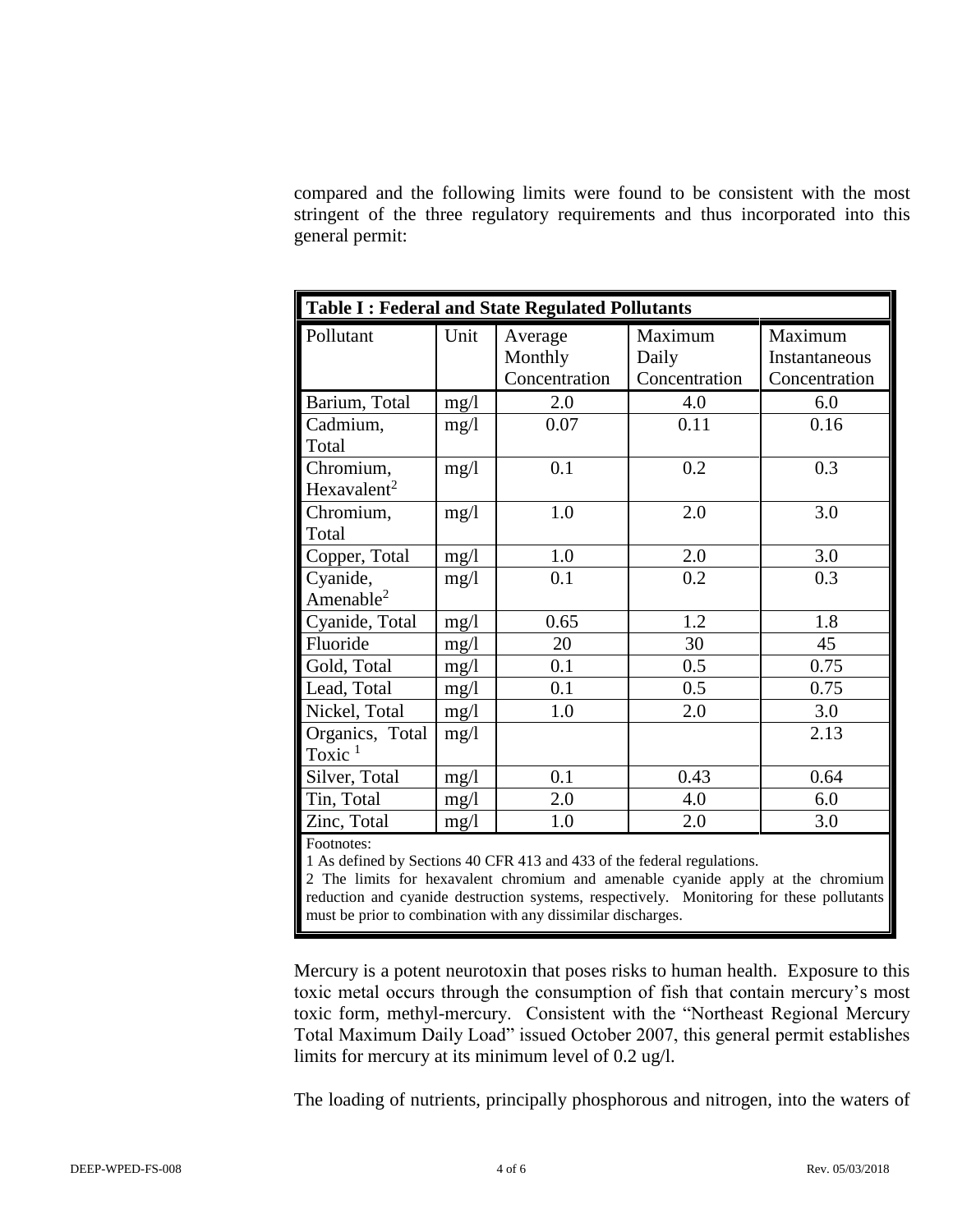the state must be maintained below a threshold level to ensure any surface water body shall not exceed that which supports maintenance or attainment of the designated uses for such water body. Metal finishing wastewater discharges are capable of maintaining a reasonable potential to contribute significant quantities of phosphorous and nitrogen into receiving POTWs. Therefore, monitoring of these chemical pollutants is a requirement of this general permit.

The loading of oil and grease, hydrocarbon fraction must be maintained below a threshold level to ensure protection of receiving POTWs and subsequent surface waters. Metal finishing wastewater discharges are capable of maintaining a reasonable potential to contribute significant quantities of oil and grease, hydrocarbon fraction into receiving POTWs. A maximum daily limit of 100 mg/l has been established for this pollutant.

- **Other Conditions** DEEP assessed potential pollutant pass-through by comparing historical POTW effluent results to theoretical water quality-based limits (TWQBLs). Those POTWs with effluent results that were currently and/or chronically above TWQBLs for any pollutant associated with this general permit are considered "Challenged POTWs". Limits, for affected pollutants only, have been applied to "Challenged POTWs", consistent with section 22a-430-4(m) of the Regulations of Connecticut State Agencies. These limits are more stringent than those listed in Table I and are included within Appendix VI of the general permit.
- **Effluent Monitoring** Consistent with current individual permit application requirements associated with metal finishing discharges, representative sampling of the effluent for analyses of : General pollutants, Toxic Metals, Cyanides, Phenols, Pesticides, as well as Volatile, Acid and Base/Neutral Organic compounds shall be performed and submitted as part of an appropriate registration.

Unless a monitoring waiver is provided by the Department for specific pollutant(s) in accordance with 40 CFR 403.12(e)(2), periodic monitoring for all pollutants is required throughout the term of the general permit.

**Monitoring Frequency** Each metal finishing discharge covered by this general permit shall be monitored at a frequency consistent with the minimum frequency of monitoring for metal finishing facilities listed in section 22a-430-3 of the Regulations of Connecticut State Agencies. The frequencies are based on maximum daily flows and are as follows:

| Max. Daily Flow               | $\vert$ < 5,000 gpd | $\parallel$ 5,000 – 10,000 gpd $\parallel$ >10,000 gpd $\parallel$ |               |
|-------------------------------|---------------------|--------------------------------------------------------------------|---------------|
| Min. Monitoring Freq. Monthly |                     | Twice per Month                                                    | <b>Weekly</b> |